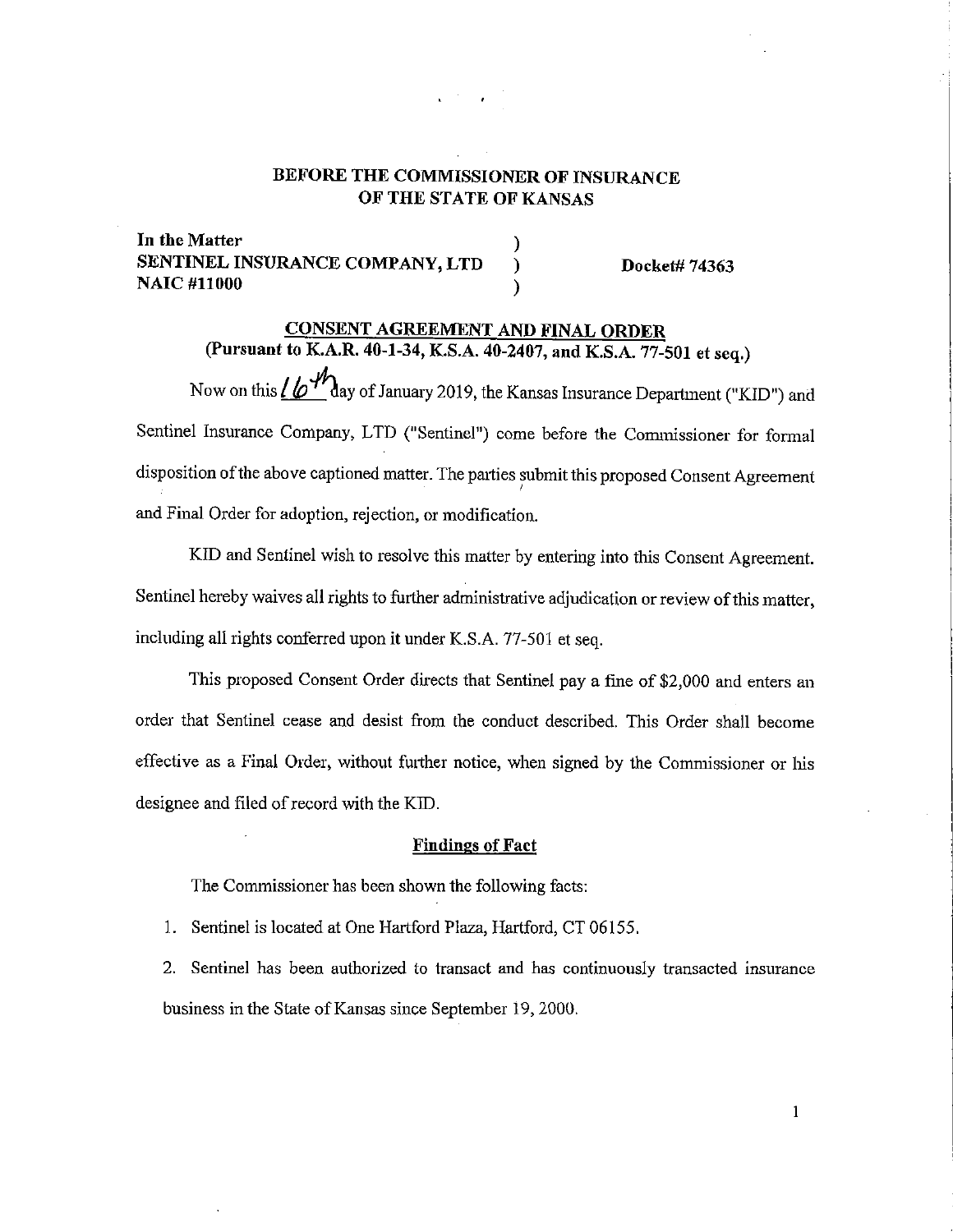3. On December 27, 2017, Mr. Leo Logan, an attorney for an insured, give notice to Sentinel that a lawsuit had been filed against Sentinel's insured. Mr. Logan requested coverage on behalf of his client.

4. On December 28, 2017, Mr. Daniel Sweeney of Sentinel emailed Mr. Logan acknowledging receipt of the claim. Mr. Sweeney also requested copies of the pleadings so he could complete a review of the allegations and coverage.

5. On December 28, 2017, Mr. Logan provided Mr. Sweeney with a copy of the pleadings. In addition, Mr. Logan requested copies of the insured's insurance policies.

6. On January 10, 2018, Mr. Logan sent an email to Mr. Sweeney asking for the status of copies of the insured's policies.

7. On or about January 23, 2018, Mr. Logan sent a letter to Sentinel requesting defense and indemnity.

8. On June 21, 2018, Mr. Logan renewed the demand for defense and indemnity.

9. On July 5, 2018, Sentinel responded to Mr. Logan stating that there was no coverage under the policy.

10. The updates provided from December 28, 2017 through June 21, 2018 were not documented in the claim notes provided by Sentinel.

#### **Applicable Law**

- 1. K.A.R. 40-1 -34. Section 4 states:
	- (a) The insurer's claim files shall be subject to examination by . the [Commissioner] or by his duly appointed designees. Such files shall contain all notes and work papers pertaining to the claim in such detail that pertinent events and dates of such events can be reconstructed.

2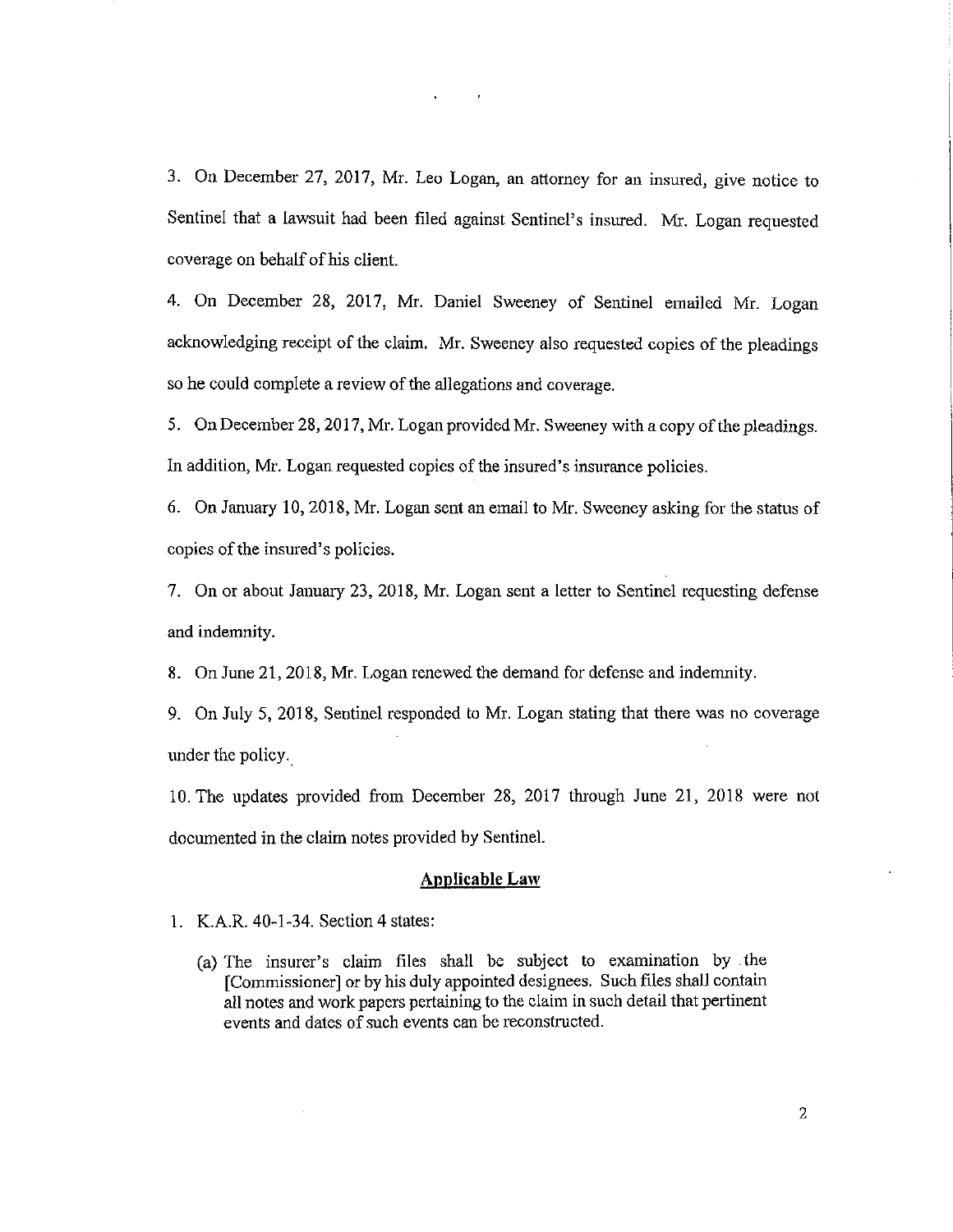- 2. K.A.R. 40-1-34, Section 6 C states:
	- (a) An appropriate reply shall be made within ten working days on all  $\ldots$ pertinent communications from a claimant which reasonably suggest that a response is expected.

### **Applicable Public Policy**

The purpose of this action is to effectuate the policy set forth in K.A.R. 40-1-34, Sections 4 and 6 C.

#### **Conclusions of Law**

Based upon the Findings of Fact enumerated in Paragraphs #1 through #10, the Applicable Law, and the Applicable Public Policy cited above, the Commissioner of Insurance finds as follows:

I. The Commissioner of Insurance has jurisdiction over Sentinel and the subject matter of this proceeding and such proceeding is held in the public interest.

2. Sentinel has violated K.A.R. 40-1-34, Section 4 by not keeping notes and work papers related to this claim in such detail that events and dates could be reconstructed.

3. Sentinel has violated K.A.R. 40-1-34, Section 6 C by not responding in a timely manner to inquiries from counsel for the insured.

#### **IT IS THEREFORE ORDERED BY THE COMMISSIONER OF INSURANCE:**

I. Pursuant to K.S.A. 40-2407(a), Sentinel shall cease and desist from failing to document events in claim files and shall cease and desist from delay in responding to communication in regard to claims.